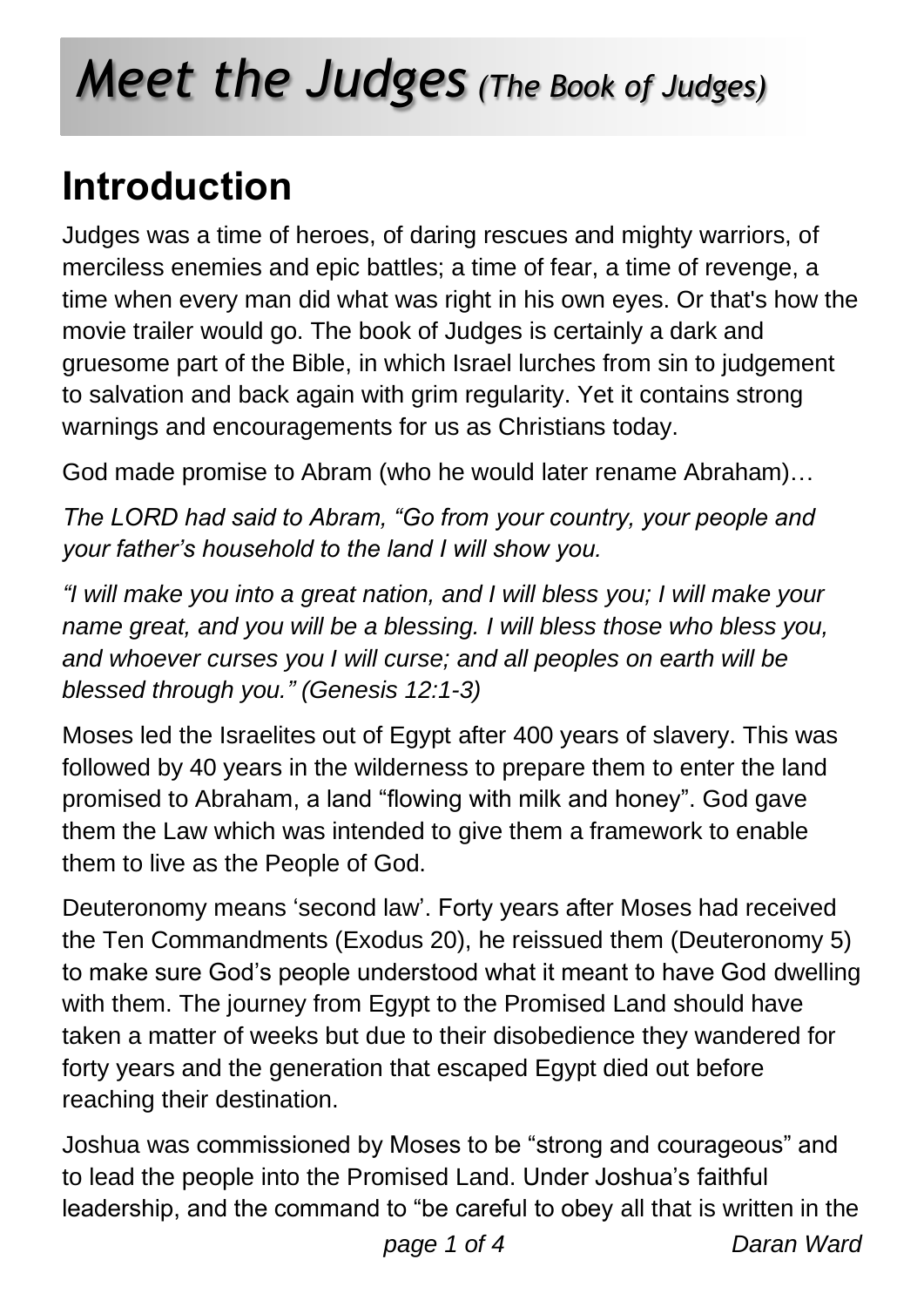### *Growth Group Notes Spring 2022*



Law", the Israelites were finally ready to enter the Promised Land. They fought battles and the Lord gave them victories and territory, and they inherited what God had promised to Abraham many centuries before. They became a great nation under God's guidance and were blessed with a good and fertile land to live in. However, as we will see in the book of Judges, Israel demonstrated half-hearted obedience. As a result, they were unable to completely conquer the lands they have been promised and their compromise led to significant problems as we will see over the coming weeks.

We will explore six of the twelve judges:

- 1. Othniel: A model Judge?
- 2. Ehud: The unexpected leader
- 3. Deborah: The unlikely leader
- 4. Gideon: The reluctant leader
- 5. Jephthah: The regretful leader
- 6. Samson Hero or Zero?

#### **The encounter the following repeating cycle of the Judges:**

#### **1. The people forget God**

The cycle starts when the people of God forget him.

*The Israelites did evil in the eyes of the Lord; they forgot the Lord their God and served the Baals and the Asherahs. (Judges 3:7)*

They forgot the Lord! It's not forgetting that God exists, rather forgetting what God is like, forgetting what he has done through creation, forgetting what he has done through the history of the world and through our lives and the lives of our ancestors.

Forgetting God leads to rebelling against God. The God of the bible was radically different to the other gods. Apart from the obvious point that that he was the only true living God, he was (and is) unwilling to share his glory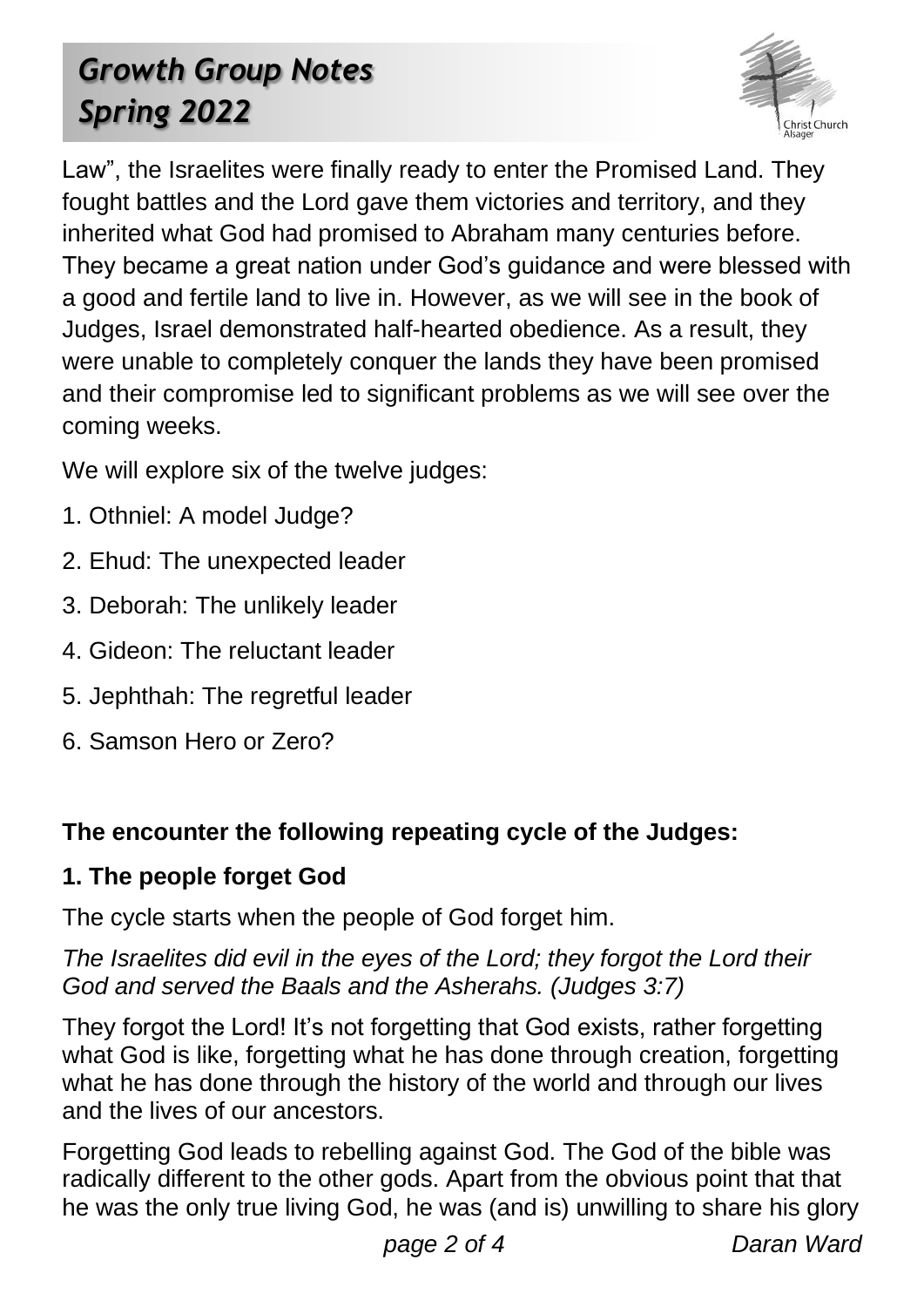## *Meet the Judges (The Book of Judges)*

with the false gods. The other gods were thought to be happy to co-exist with other pagan gods and each had their areas of special interest – be that agriculture, power, prosperity, nature, fertility etc. But not Yahwah, the God of Israel, he is a jealous God (Exodus 34:14) he expects our loyalty. He is sovereign over everything and all things are created by him.

#### **2. God becomes angry**

#### *The anger of the Lord burned against Israel. (Judges 3:8)*

God's just response was to give them over to their enemies. He doesn't just turn his back on them, rather he takes an active part in their downfall. If that sounds harsh don't miss the irony. The Lord gave them what they wanted. They had chosen to worship the false gods of the nations that surrounded them, so he said, 'ok, have it your way', go live with them, and they became captives of these nations, in this case for eight years.

We too are living in a culture that's full of false idols including power, prosperity, sex, celebrity, etc. None of these things are bad in themselves, until we make them into idols, by putting them higher in our lives than God, and allowing them to enslave us. Then they become sin to us because these false idols have caused us to become separated from the one true God and enslaved by our sin. We can become powerless to find our own way out of it.

#### **3. The people cry out to God**

#### *They cried out to the Lord (Judges 3:9)*

Sin is turning away from God and repentance is turning back to God. The people repented – they remembered God, they cried out to him and in doing so turned back to him.

#### **4. God responds by raising up a judge to deliver them**

#### *But when they cried out to the Lord, he raised up for them a deliverer. (Judges 3:9)*

The Lord saw their distress and relented; the Lord rescued them by raising up a judge.

Othniel wasn't chosen by a democratic election or by a council of the great and the good. Rather he was appointed by God himself. The Lord is